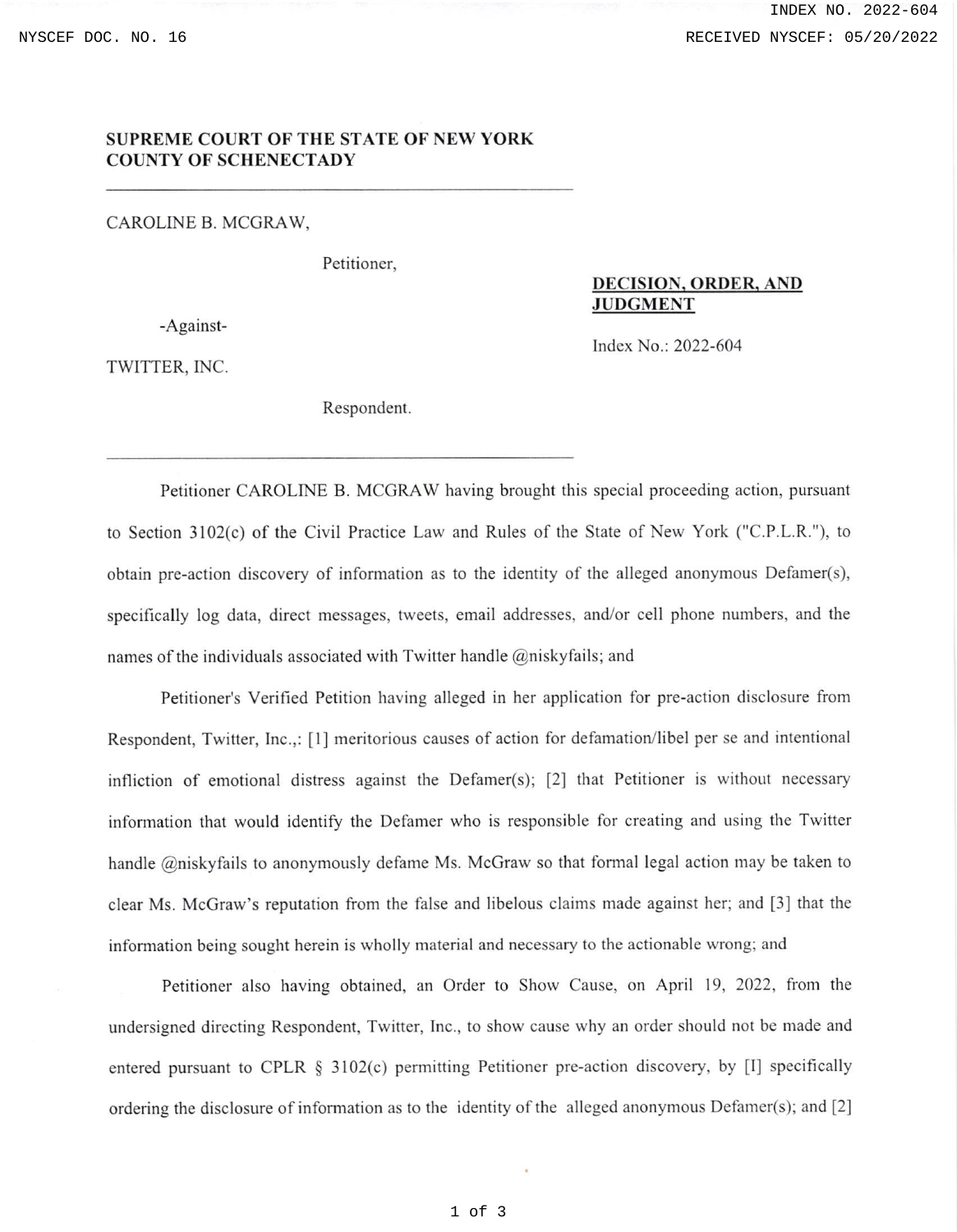ordering Respondent to preserve the postings and all related information, pending further order of the Court; and

Petitioner having duly and timely served the Order to Show Cause and all supporting papers upon which it was based upon the Respondent, Twitter, Inc.; and opposition having becn supplied by Respondent, Twitter, Inc. via the affirmation of counsel, Jeffrey D. Vanacore, Esq., before the Respondent was dismissed from this special proceeding upon the joint request of the Parties, counsel for Twitter orally represented to the Court on May 17, 2022 that the Respondent served via a direct message the Order to Show Cause and supporting papers upon their account holder @niskyfails on April 18, 2022. Dcspite being made aware of these proceedings by Twitter and presumably by local media coverage of this case, the account holder has failed to appear in these proceedings; and

NOW on reading the Verified Petition, dated April 12,2022, the affidavit of Caroline McGraw, sworn to on April 12, 2022, the Memorandum of Law, dated April 12, 2022, and the affirmation of Jeffery D. Vanacore, dated May 13,2022, on behalf of Twitter, Inc., as wcll as the oral representations of Counsel to the Court during a conference held on May 17, 2022; and the matter having come on before me to be heard and due consideration having been had; it is hereby

ORDERED that the account holders that are the target of the requested pre-action discovery ("Anonymous Defamers") have been afforded reasonable notice of these proceedings, and have not submitted any opposition despite having adequate opportunity to be heard in opposition; and it is further

**ORDERED** that Petitioner is without necessary information that would identify the alleged Defamer and that the information being sought herein is wholly material and necessary to the alleged actionable wrong, which is sufficient to establish that the pre-action discovery sought is not protected by the First Amendment; and it is further